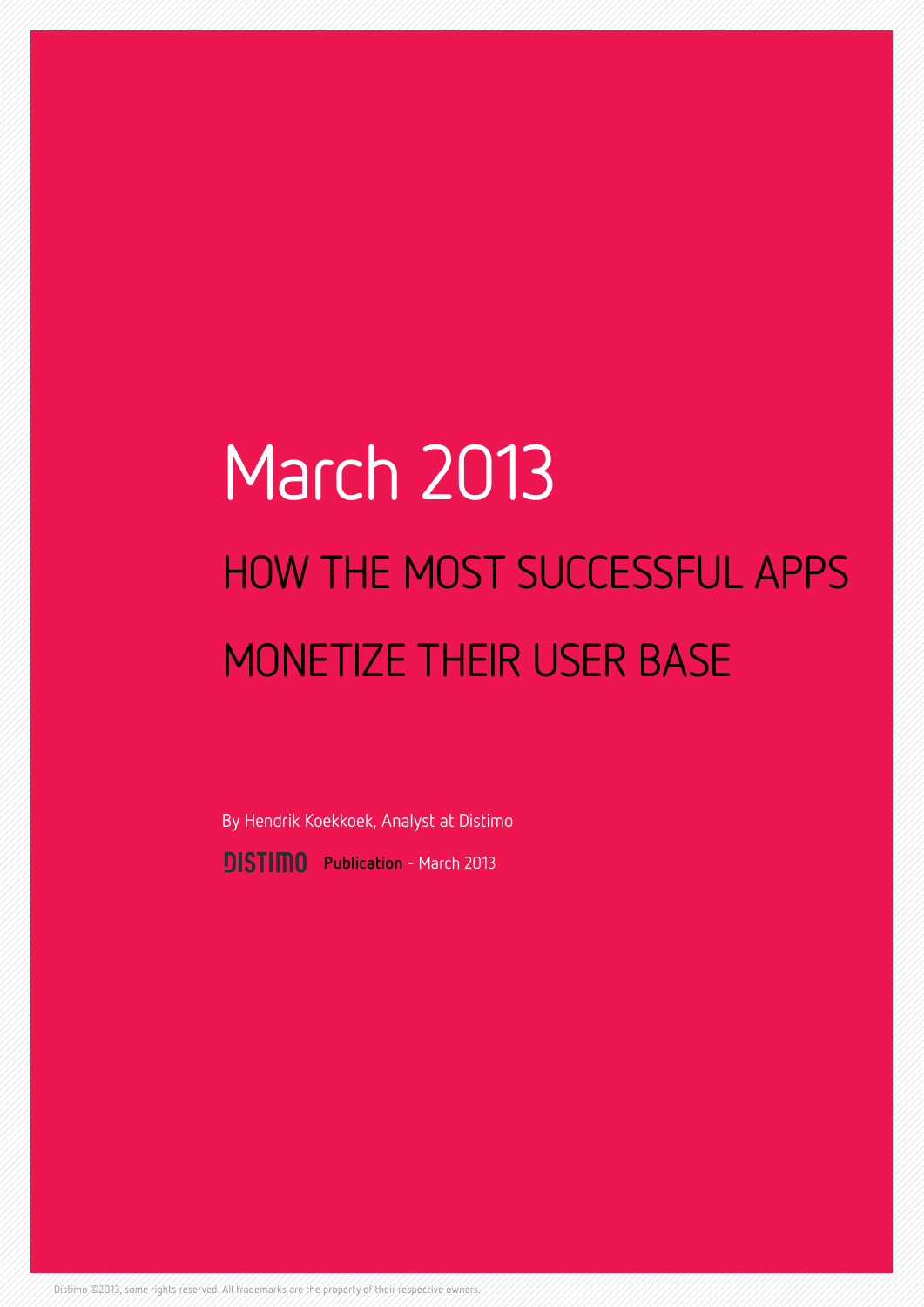## **DISTIMO**



# A brief introduction

**Distimo was created because the founders were frustrated by the lack of insights into the performance of their apps, and the manual work needed to track the most important metrics.** 

Today, Distimo provides the #1 free app store analytics tool, tracking over 2.6 billion downloads / quarter for major developers worldwide. Distimo AppIQ is the most accurate source of app data that helps developers and financial services companies to make well informed strategic decisions in the global app market.

#### **We offer three core services:**

#### **• App [Analytics](http://www.distimo.com/app-analytics)**

track your apps across all major app stores and ad networks.

**• AppIQ**

get access to the most accurate and daily download and revenue estimations for any app.

#### **• [Conversion](http://www.distimo.com/app-analytics#conversion-tracking) Tracking**

measure your full app sales funnel from discovery to app launch.

Founded in 2009, Distimo is a privately held company based in The Netherlands. Follow us on [Twitter](https://twitter.com/distimo), read our [blog](http://www.distimo.com/blog/) or learn more at **[www.distimo.com](http://www.distimo.com).**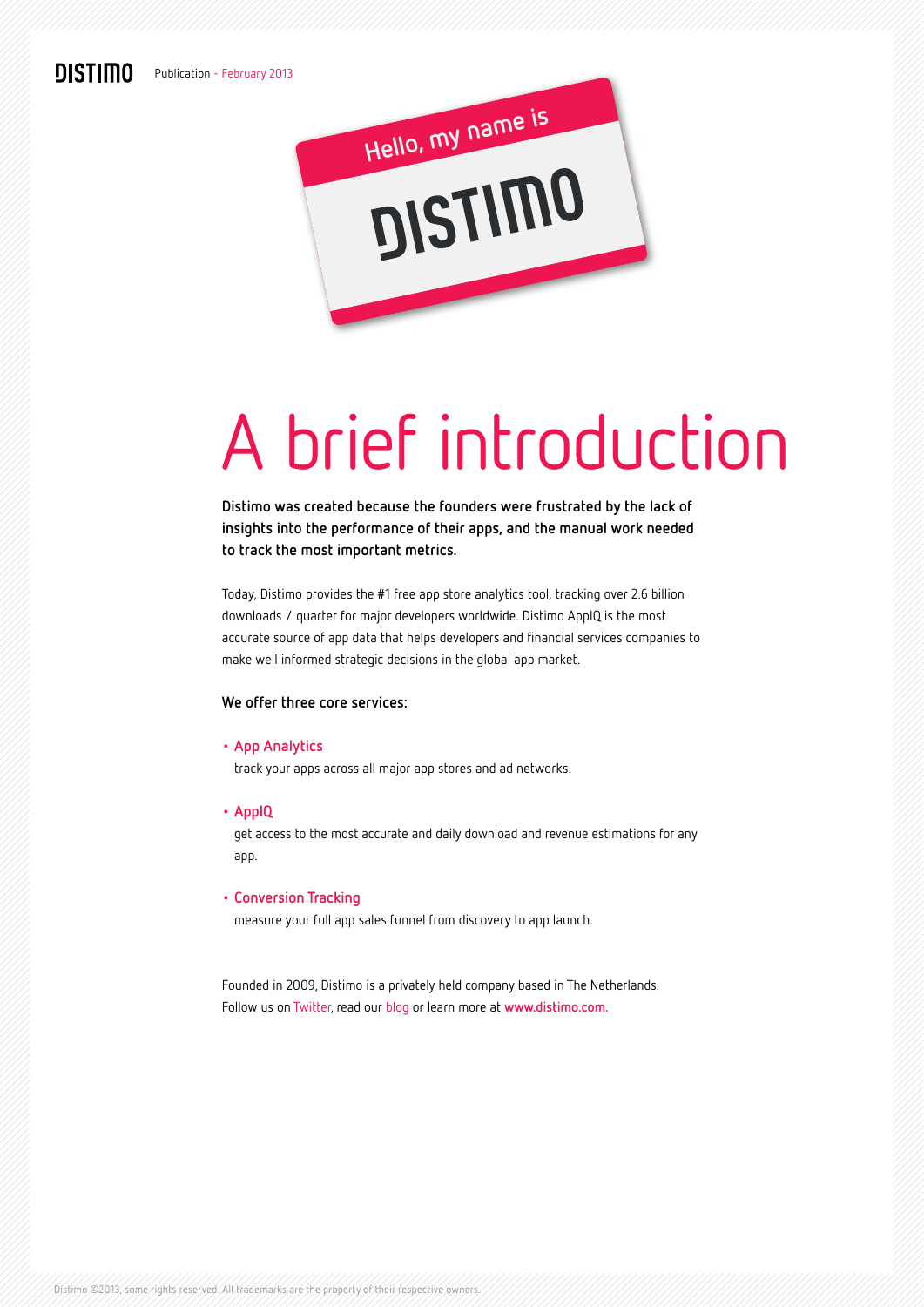# New and noteworthy

This month's report examines and analyzes the business models and revenues per download in the Apple App Store for the period from January 2012 through March 20, 2013, and looks at the development of the revenue generated by in-app purchases over time, along with the differences in monetization. It also analyzes the average revenue per download (ARPD) for top apps, and shows how this differs per country and devices. Analyzing the ARPD can be important for investors to make analyses of user engagement and market potential.

All numbers mentioned in this report are based on an analysis of the all-time revenues and downloads of the top 250 highest grossing applications in February 2013 that have been released since January 2012, unless otherwise noted. The analysis covers revenues generated through the App Store, and therefore ad revenue is excluded. The estimated downloads and revenues of these applications are available in [Distimo AppIQ,](http://www.distimo.com/appiq) on which the analysis is based.

## The major findings are:

In-app purchases generated a record 76% of all revenue in the Apple App Store for iPhone in the U.S. in February 2013. At least 90% of all revenue was generated by in-app purchases in the Asian markets, which include Hong Kong, Japan, China and South Korea.

The average revenue per download (ARPD) of the top 250 apps released since January 2012 is \$0.99 in the U.S. This number is significantly higher in Japan, where the average user spends more on apps, and the ARPD of the top 250 apps released since January 2012 is \$3.12.

Among the top ten apps for February 2013, which were released since January 2012 in the U.S. for iPhone, the ARPD ranges from \$0.37 to \$7.04.

Of the three various business models, freemium apps generate the least amount of revenue per download with an average of \$0.93 when looking at the top 250 apps in the Apple App Store in the U.S. Ninety-two freemium apps generated less than \$0.99, which is the lowest price point for paid apps.

Paid apps without in-app purchases generate \$2.25 in the Apple App Store for iPhone in the U.S. Paid apps with in-app purchases generate even more per download, indicating that users are not put off by the fact that they also have to pay for additional features within the app, in addition to the one-off fee they initially paid for their app.

The average revenue per download for paid apps is higher on iPad than on iPhone in the Apple App Store in the U.S.: \$4.04 versus \$2.25, respectively.

The average iPad download generates more revenue with in-app purchases than on iPhone. Freemium apps have an ARPD of \$2.26 on iPad versus \$0.93 on iPhone.

Alongside this publication we host a free webinar on the subject of average revenue per download on Wednesday 3rd of April @ 5:00 PM (CEST).

#### Please register [here](https://attendee.gotowebinar.com/register/5285237295302856960) to join the webinar.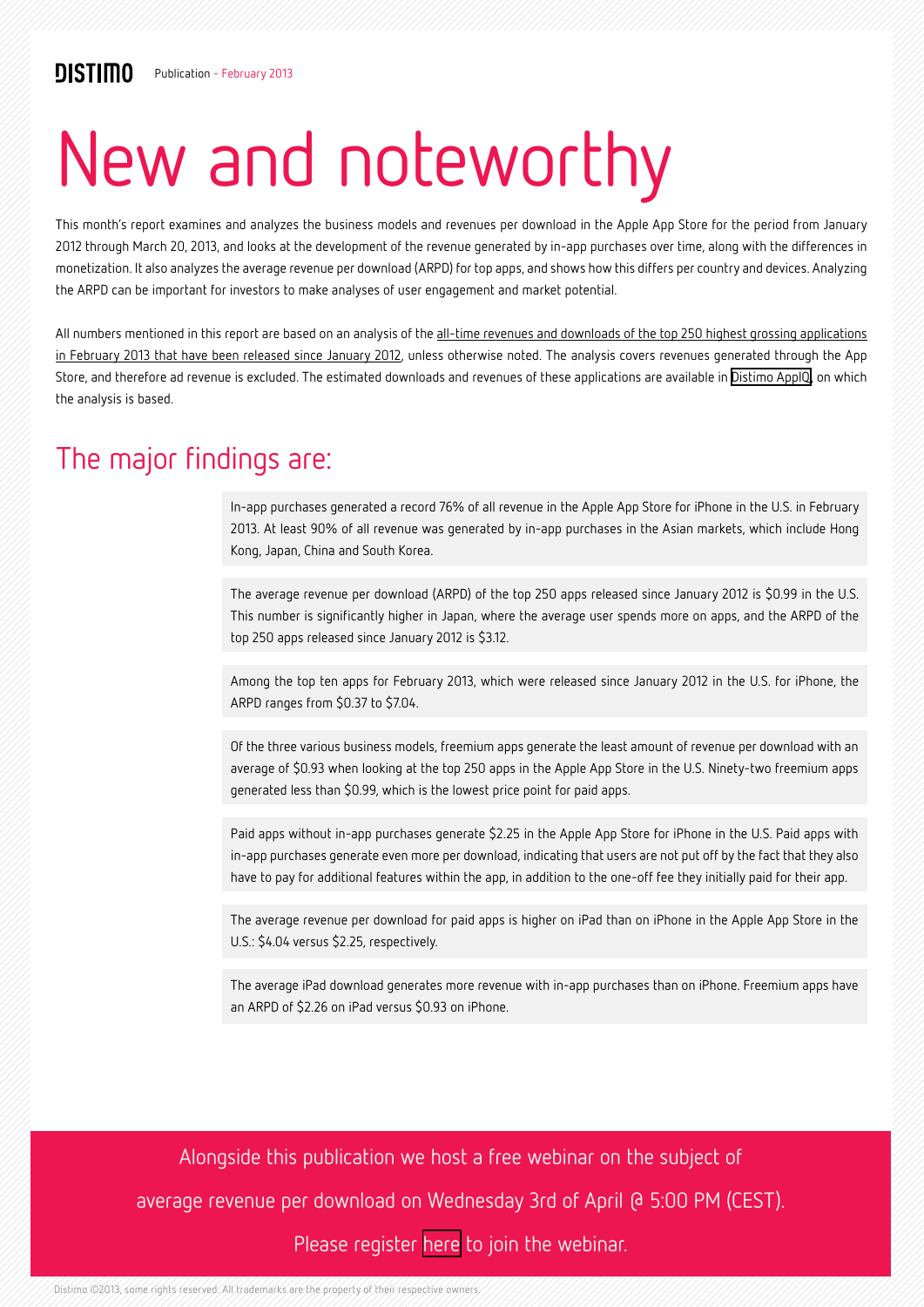# Introduction

The share of revenue generated with in-app purchases in the app stores is exploding. Developers have known this fact for a while now, and many of them have switched their business model to the freemium model. A noticeable recent example of this is Real Racing 3. The first iterations of this series were paid applications, but the latest version, released in February 2013, was free-to-play (F2P). According to its publisher, EA, the move to F2P has been successful. They have published an [infographic](http://www.ea.com/news/real-racing-3-by-the-numbers) which shows that the number of downloads has already surpassed the downloads of Real Racing 1 and 2 combined. However, revenues, or revenues per download were not mentioned.

In this month's report, we will first look at the development of the revenue generated by in-app purchases over time, followed by the differences in monetization. Moreover, we will analyze the average revenue per download (ARPD) for top apps, and show how this differs per country and devices as well. Analyzing the ARPD can be important for investors to make analyses of user engagement and market potential.

# Popularity of in-app purchases seems unstoppable

In-app purchases (IAP) now generate the majority of the revenue in the app stores. This has been the case for some time now, and it continues to rise as displayed in the graph below. In-app purchases generated only 53% of revenue in the Apple App Store for iPhone in January 2012 in the U.S., but generated a record 76% in February 2013 clearly demonstrating the success of this monetization method. Even though the model is successful in all countries, it doesn't mean that success is guaranteed in all of them. An example of this is one of the top revenue generating countries for the Apple App Store for iPhone – Germany – where only 61% of revenue was generated from in-app purchases in February 2013. The share of revenue generated by IAP in Asian markets is even larger than in the U.S.: at least 90% of all revenue is generated by IAP in Hong Kong, Japan, China, and South Korea.

#### Total IAP Revenue Share



In-app purchases generated a record 76% of all revenue in the Apple App Store for iPhone in the US in February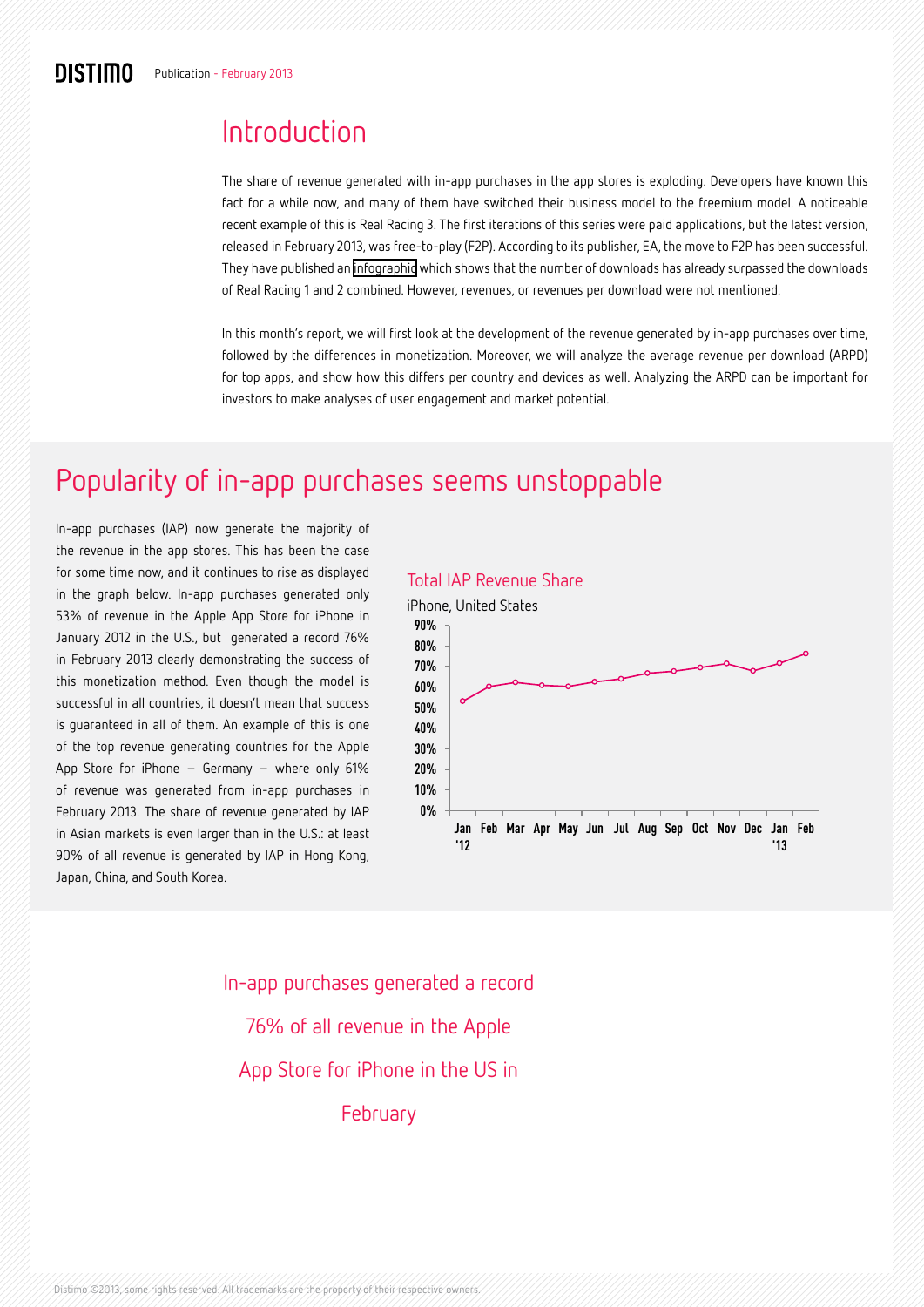#### **DISTIMO** Publication - February 2013

Looking more closely at how the revenues are made up, we can break down the revenue generated by IAP even further. The graph below shows that 71% of revenue was generated via IAP from free apps with IAP (freemium), and 5% was generated by IAP from paid apps in the U.S. in February in the Apple App Store for iPhone. This shows that not just IAP is successful, but particularly the freemium model.

The success of freemium is best seen in the top overall most grossing apps. The table below contains the top most grossing iPhone applications in the U.S. in February, which were released since January 2012. All of these apps use the freemium model. It is interesting to see how different business models compare to each other when looking at the average revenue per download (ARPD). To examine this, we have taken the top 250 grossing applications from February 2013 for the U.S. iPhone App Store as our sample, that have been released since January 2012. We used our product, Distimo AppIQ, to estimate all downloads and revenues for all apps since January 2012. Dividing the total revenues these apps have generated since launch by all downloads gives an estimate of the ARPD. For the top 10 apps below, the revenues per download are shown in the table, and shows there are large differences per app. The ARPD ranges from \$0.37 for What's the Word? to \$7.04 for Rage of Bahamut.

# **24% 5% 71%** iPhone, February, United States Revenue Breakdown Per Source Paid Revenue IAP Revenue From Paid Apps IAP Revenue From Free Apps

#### Top Grossing Applications February 2013

iPhone, United States, apps released since January 2012

| Grossing<br>Rank | Application                                                 | All-time<br>ARPD | Release date |
|------------------|-------------------------------------------------------------|------------------|--------------|
| $\mathbf{1}$     | Clash of Clans                                              | \$4.66           | 2012-06      |
| $\overline{2}$   | Candy Crush Saga ®                                          | \$1.14           | 2012-10      |
| 3                | Hay Day                                                     | \$3.29           | 2012-05      |
| 4                | MARVEL War of Heroes                                        | \$2.93           | 2012-09      |
| 5                | The Simpsons™: Tapped Out                                   | \$2.14           | 2012-02      |
| 6                | Big Fish Casino - Free Slots, Poker, Blackjack<br>and More! | \$6.80           | 2012-08      |
| $\overline{7}$   | Rage of Bahamut                                             | \$7.04           | 2012-05      |
| $\,8\,$          | The Hobbit: Kingdoms of Middle-earth                        | \$4.64           | 2012-10      |
| 9                | What's the Word? - new quiz with pics and word              | \$0.37           | 2012-11      |
| 10 <sup>1</sup>  | TurboTax SnapTax                                            | \$2.18           | 2012-01      |

iPhone ony, iPad revenues and downloads for universal apps not included in this analyis.

Distimo ©2013, some rights reserved. All trademarks are the property of their respective owners.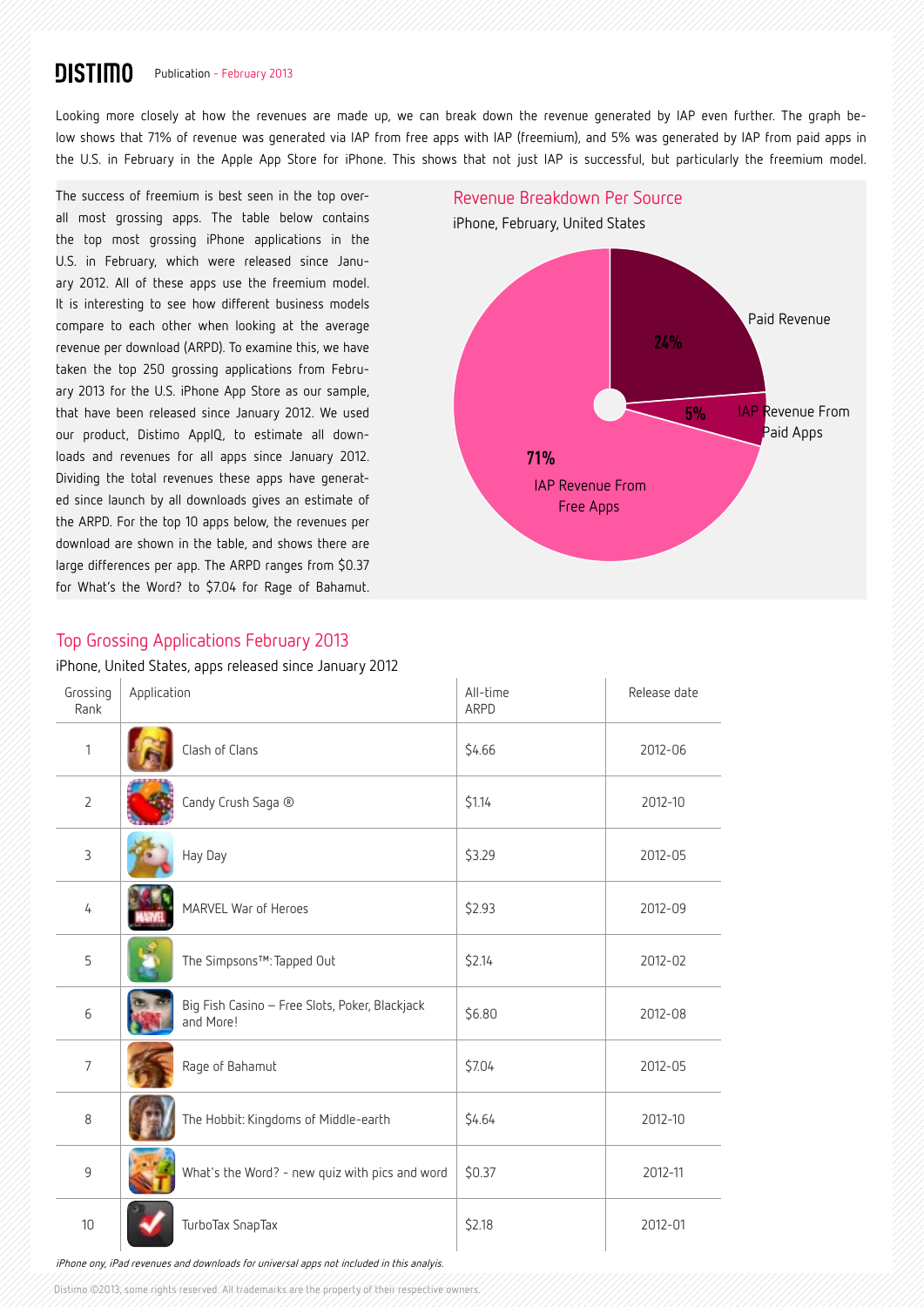## Average Revenue Per Download

Of the top 250, there are 170 apps that are free with IAP and 53 applications that are paid with IAP. The remaining 27 applications are paid only. We want to compare which of these generates the most revenue per download. We excluded apps that switched business models to compare the various business models because when they did, it is no longer possible to distinguish between business models anymore. The ARPD is calculated by dividing the sum of all revenue generated by apps together by the sum of downloads of all apps in a group that share the same business model. Please note that our analysis includes only revenues generated by one-off fees and in-app purchases. Ad revenues are not included in the analysis.

Regardless of the business model used, the ARPD is \$0.99 for all apps together. Calculating the ARPD is rather straightforward for paid apps without IAP. This is simply the price (unless an app changed its price during the period). The ARPD for all paid apps in the analysis was \$2.25. For free apps, the ARPD is much lower at \$0.93. Of the freemium apps, 92 apps made less than \$0.99 per download, which is the lowest price point for paid apps. So, even though freemium apps are the way to go for many developers, paid apps still have a higher ARPD. On the other hand, one should keep in mind that the cost to acquire a download is usually higher for paid apps than it is for free apps.

> Regardless of the business model used, the ARPD for iPhone is \$0.99 for all apps together<sup>1</sup>.



We have separated paid apps and paid apps with IAP in our calculation of the ARPD as well. Paid apps with IAP have an ARPD of \$2.46. Given that these two business models are quite similar, the comparison of the ARPD between these two models is interesting. It shows that paid apps with IAP generate more revenue per download. In other words, users are not put off by the fact that in addition to the one-off fee they already paid for their app, they also have to pay for additional features in the app.

Based on all-time downloads and revenues of top 250 grossing applications in February 2013, which were released since January 2012.

1. All apps in the top 250 most grossing in February 2012 which were released since January 2012.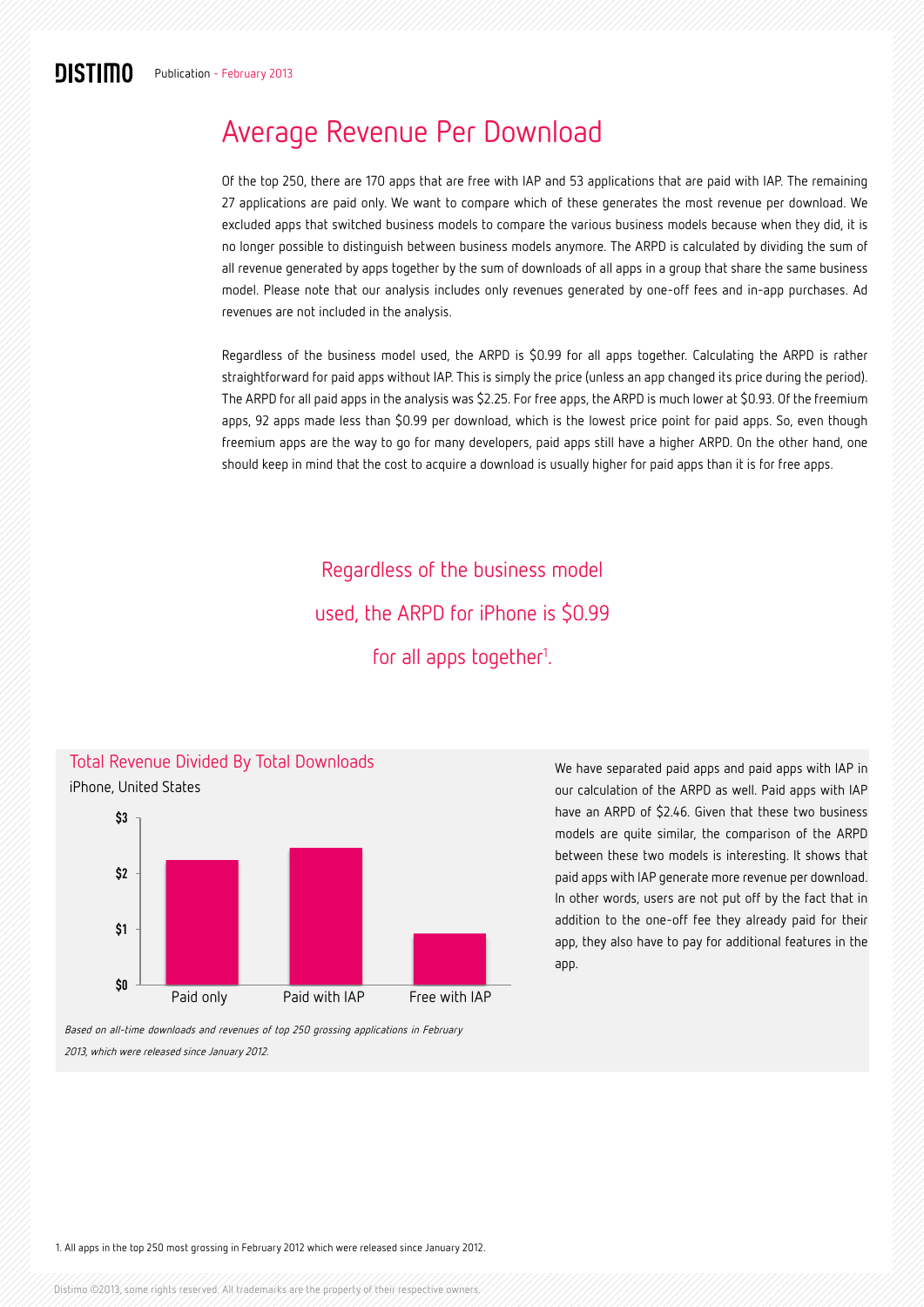### **DISTIMO**

#### The average price of iPad apps is generally higher than the average price of iPhone apps. The average price in the whole store for iPad is \$4.46 vs. \$3.19 for iPhone in the U.S. in February 2013. Therefore, it is expected that the ARPD for paid apps will be higher for iPad than for the iPhone. When making the same analysis as above for iPad<sup>2</sup>, this expectation is met. The ARPD for paid apps without in-app purchases is \$4.04, almost two times higher than on iPhone. The ARPD for paid apps with IAP is \$3.72. In contrast to the findings for iPhone, paid apps with IAP generate less revenue per download than paid apps without IAP.

#### Total Revenue Divided By Total Downloads





Based on all-time downloads and revenues of top 250 grossing applications in February 2013, which were released since January 2012.

Freemium apps have an ARPD of \$2.26. This is significantly higher than on iPhone: iPad users not only pay more for their apps, but also for in-app purchases. We can conclude the same for in-app purchases from paid apps: the average in-app revenue per download from paid apps is \$0.98 on iPhone and \$1.26 on iPad.

## ARPD compared between countries

It is also interesting to compare the ARPD between countries. Similar to the analyses above, we analyzed the total revenues divided by the total downloads of the top 250 apps in February released since January 2012 in several countries in the Apple App Store for iPhone.



The graph shows that while the ARPD in Germany, UK and U.S. are quite similar, it is much higher in Japan. The main reason for this is that the most successful of the top 250 apps have a high ARPD in Japan compared to other countries. The average ARPD of the top 10 grossing applications for iPhone (released since January 2012) in Japan is over \$12, which is much higher than these other countries. It is \$3.52 in the U.S. as can be seen from the table above with the top apps. As these 10 apps generate a large part of the revenue of the top 250 in Japan, these apps have a large effect on the ARPD for the complete top 250. The high ARPD in Japan shows the large potential of this market. The average download is worth more in Japan than in these other three countries.

Based on all-time downloads and revenues of top 250 grossing applications in February 2013, which were released since January 2012.

Please note that Puzzles & Dragons, the #1 grossing game in Japan, was excluded from this analysis in order to prevent a bias towards this game only. Had this app been included, the ARPD would be even higher in Japan.

2. Analyzing the top 250 most grossing apps for iPad in the U.S. in February 2013 that were released since January 2012.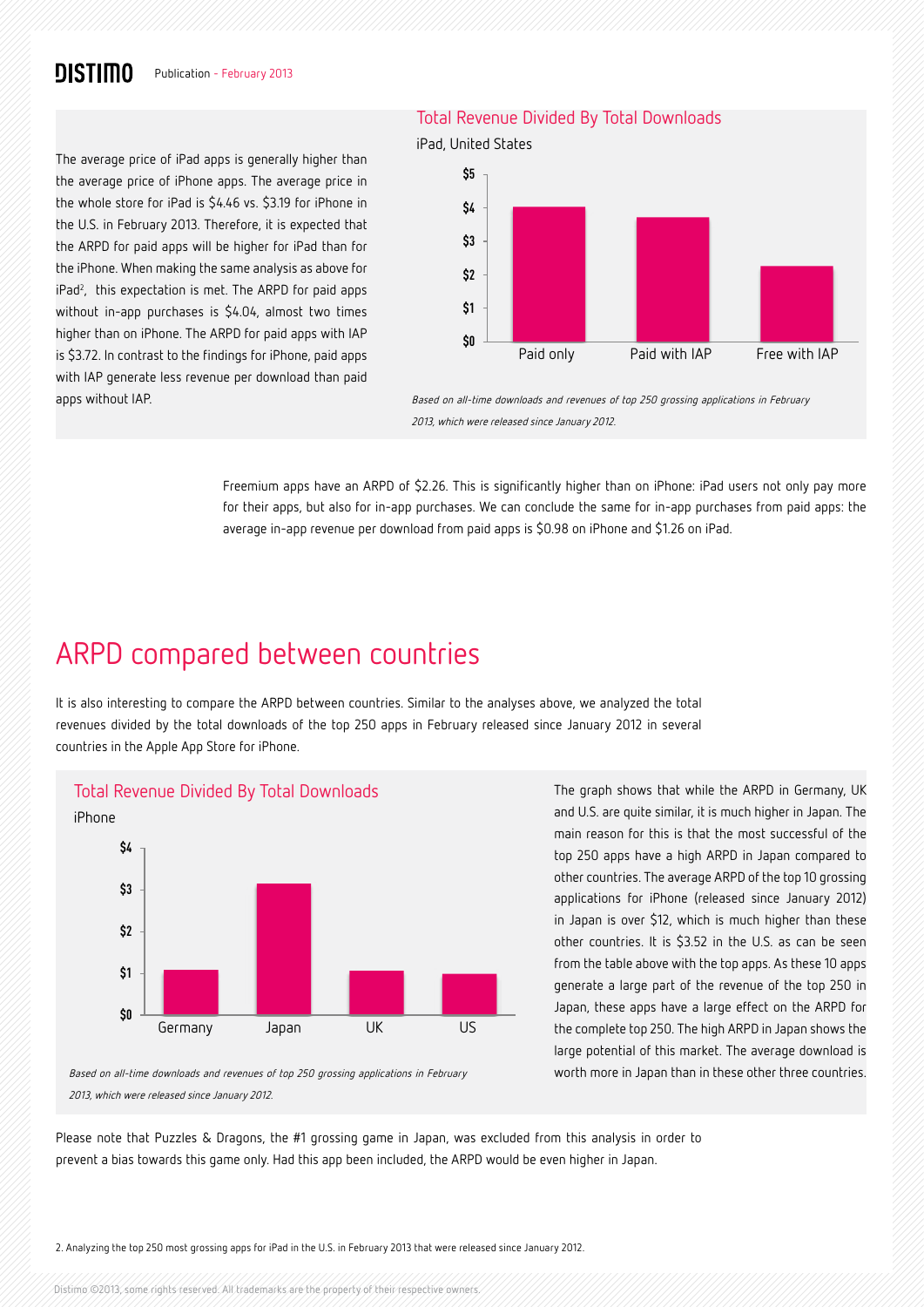# Recap

The analyses in this month's report show that there are large differences in the average revenue per download, and there are large differences per business model. Freemium apps generate less revenue per download than paid apps, while paid apps with in-app purchases generate even more revenue than paid apps without in-app purchases in the U.S. on iPhone. On the iPad, the average download not only generates more revenue for paid apps than they do on iPhone, but for in-app purchases as well. Lastly, there are large differences per country as well, with Japan generating much more revenue per download than the U.S., UK and Germany. It is important to keep these differences in mind for marketing decisions. All numbers in this report are based on [Distimo AppIQ](http://www.distimo.com/appiq) data, which allows users to view estimated revenues and downloads for every app in the Apple App Store and Google Play.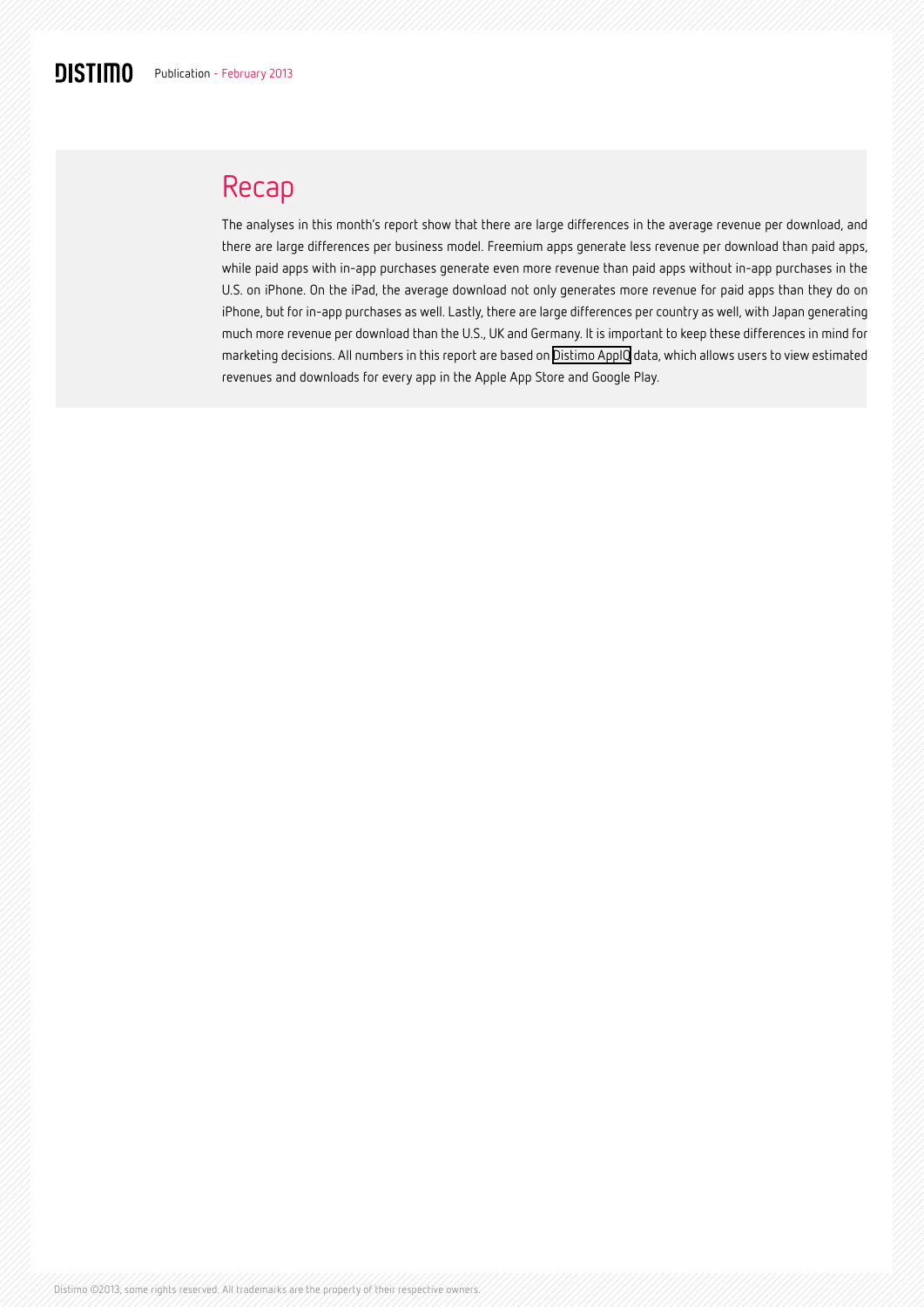# Track daily downloads and revenues of any app with Distimo AppIQ

App. OULLSN

# **Apple**

**TRACK DAILY DOWNLOADS AND REVENUES OF ANY APPLICATION IN THE MARKET WITH APPIO!** 

# Distimo AppIQ allows users to:

- Track and compare app downloads and competitor app downloads: Analyze an app's market share and compare download figures versus a competitor's in one chart. The chart shows the daily downloads and can also be aggregated per week or month. Events such as price changes, featured listings and version updates are also included, and allow the user to analyze the influence of each event on downloads.
- Analyze competing app revenues including those from in-app purchases: View daily revenues from competing apps side-by-side with the their own app and get extensive insight into the revenue generation of different business models, revenue per country, and platform.
- Identify the most popular and upcoming new apps: The Leaderboard provides the daily rankings of all applications, and can be viewed by app store, country, category, device, and free/paid/gross. All of the major app stores are supported, and for iOS and Android, the daily volumes per individual app are also provided. AppIQ users see the daily downloads and revenue from in-app purchases and one-off fees. Developers can also use the Leaderboard to see how many downloads are needed to achieve a certain ranking on any given day.

Learn more about AppIQ at [www.distimo.com/appiq](http://www.distimo.com/app-analytics/appiq)